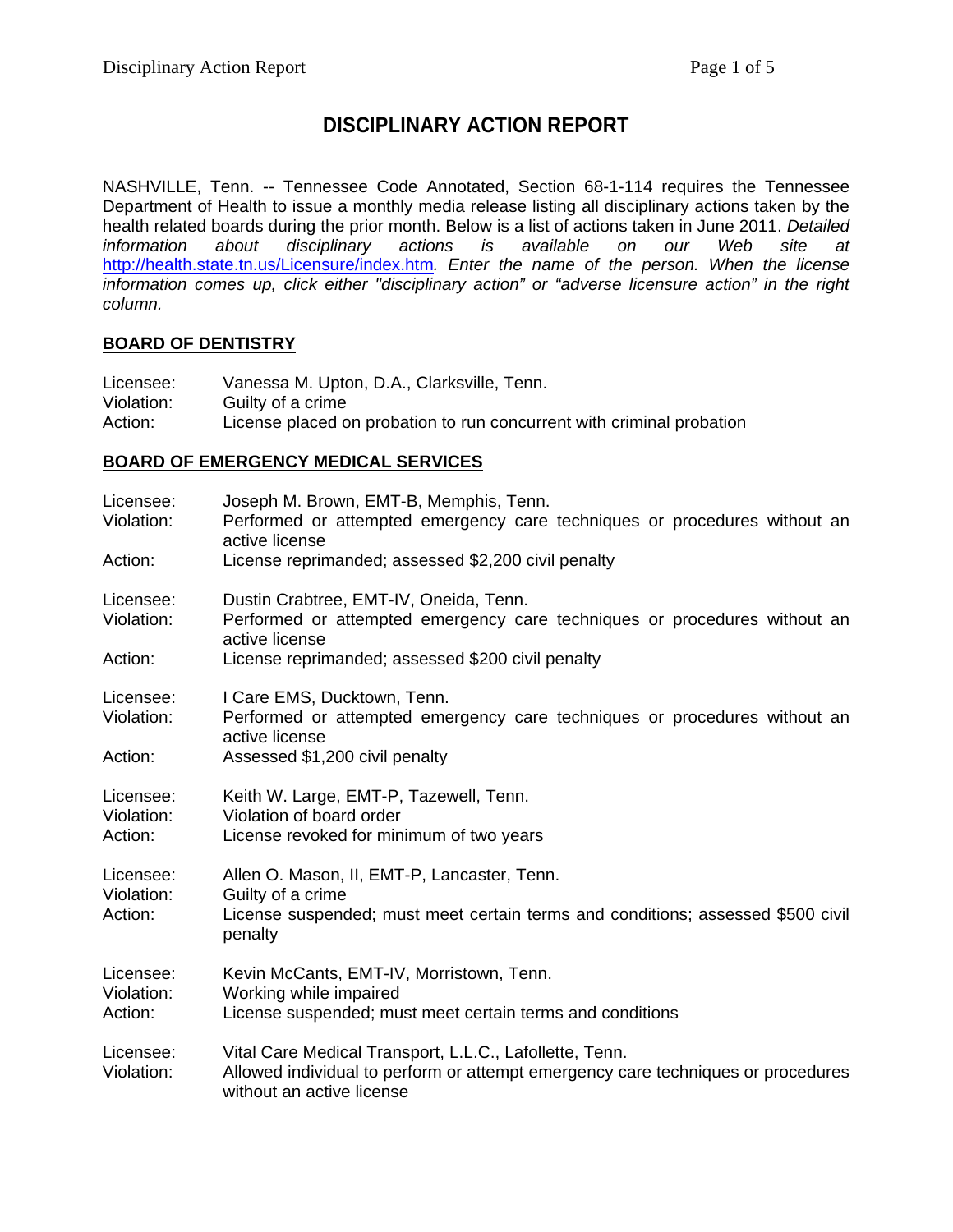Action: License placed on probation; must meet certain terms and conditions; assessed \$2,500 civil penalty

| Licensee:  | Thomas West, EMT-IV, Jackson, Tenn.                       |
|------------|-----------------------------------------------------------|
| Violation: | Working while impaired                                    |
| Action:    | License suspended; must meet certain terms and conditions |

## **BOARD OF MEDICAL EXAMINERS**

| Licensee:                          | Bronwen Burwell, M.D., Old Hickory, Tenn.                                                                                                                                                                                                                                                      |
|------------------------------------|------------------------------------------------------------------------------------------------------------------------------------------------------------------------------------------------------------------------------------------------------------------------------------------------|
| Violation:                         | <b>Agreed Order on Summary Suspension</b>                                                                                                                                                                                                                                                      |
| Action:                            | License to remain suspended; must meet certain terms and conditions                                                                                                                                                                                                                            |
| Licensee:<br>Violation:<br>Action: | Marilyn Prince Watts, M.D., Memphis, Tenn.<br>Guilty of a crime<br>License suspended for one year retroactive to run concurrent with voluntary<br>withdrawal from practice and during period of in-house arrest; placed on probation<br>for five years, effective May 25, 2011; assessed costs |

#### **BOARD OF NURSING**

| Licensee:<br>Violation:<br>Action: | Robin M. Arnold, R.N., Chattanooga, Tenn.<br>Unfit or incompetent by reason of negligence, habits or other cause; addicted to<br>alcohol or drugs to the degree of interfering with nursing duties<br>License suspended; must meet certain terms and conditions                    |
|------------------------------------|------------------------------------------------------------------------------------------------------------------------------------------------------------------------------------------------------------------------------------------------------------------------------------|
|                                    |                                                                                                                                                                                                                                                                                    |
| Licensee:<br>Violation:            | Joseph A. Bauer, L.P.N., Murfreesboro, Tenn.<br>Guilty of a crime; addicted to the use of alcohol or drugs to the degree of<br>interfering with nursing duties                                                                                                                     |
| Action:                            | License suspended; must meet certain terms and conditions                                                                                                                                                                                                                          |
| Licensee:<br>Violation:            | Vicky L. Carter, L.P.N., Bluff City, Tenn.<br>Unfit or incompetent by reason of negligence, habits or other cause; failed to<br>maintain accurate patient records; abandoning or neglecting a patient requiring<br>nursing care                                                    |
| Action:                            | License placed on probation; must meet certain terms and conditions                                                                                                                                                                                                                |
| Licensee:<br>Violation:<br>Action: | Amber N. Bonnough, L.P.N., Madisonville, Tenn.<br>Failure to pay student loan<br>License suspended                                                                                                                                                                                 |
| Licensee:<br>Violation:            | Vikita R. Chism, R.N., Memphis, Tenn.<br>Making materially incorrect, inconsistent or unintelligible entries in any patient<br>records pertaining to the obtaining, possessing or administration of any controlled<br>substance as defined in the Federal Controlled Substance Act |
| Action:                            | License placed on probation to run concurrent with monitoring contract already in<br>place with the Tennessee Professional Assistance Program                                                                                                                                      |
| Licensee:<br>Violation:<br>Action: | Dolores J. Crowley, L.P.N., Lafollette, Tenn.<br>Violation of board order<br>License revoked; assessed costs                                                                                                                                                                       |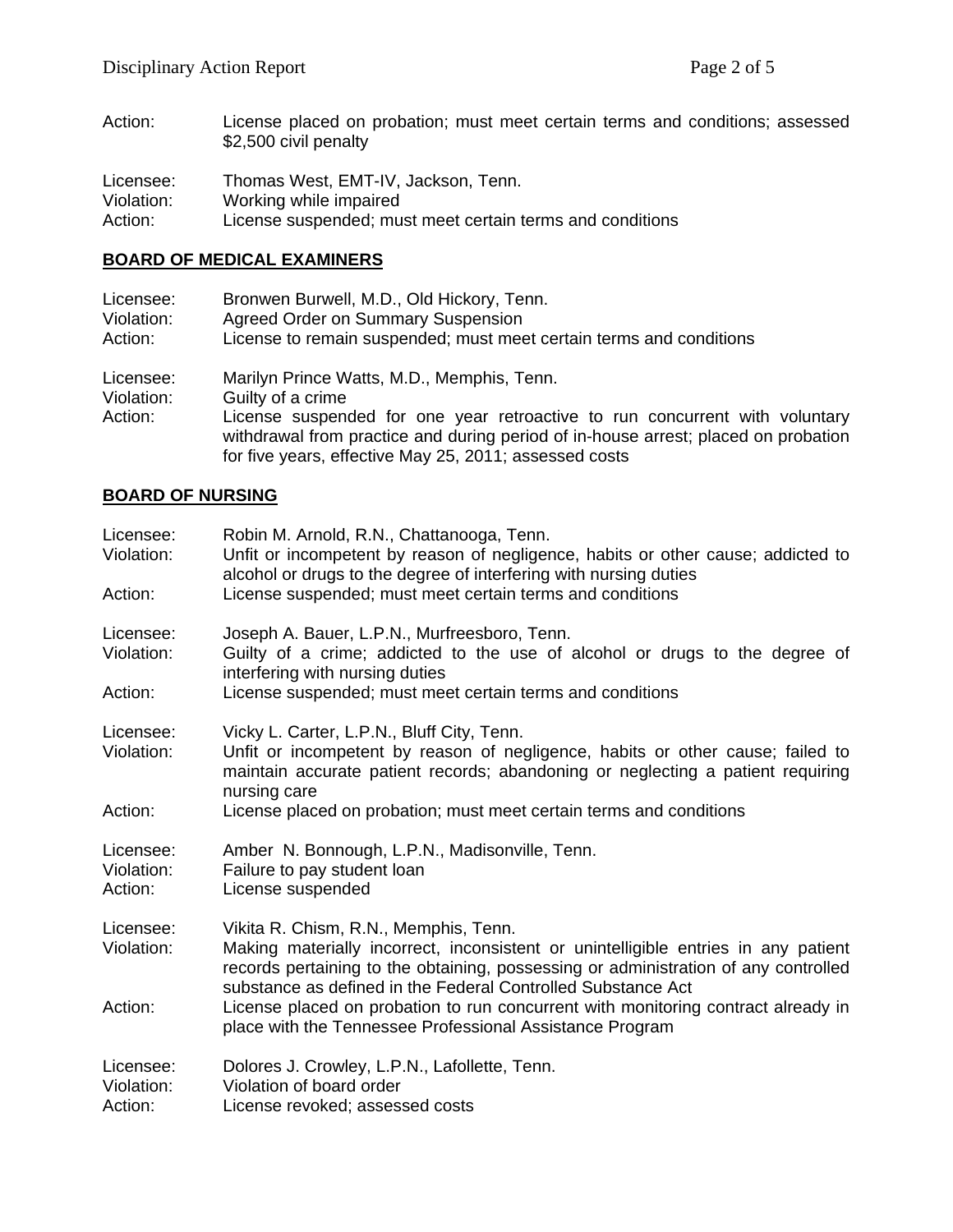| Licensee:                          | Lisa A. Davids, R.N., Maryville, Tenn.                                                                                                                                                                        |
|------------------------------------|---------------------------------------------------------------------------------------------------------------------------------------------------------------------------------------------------------------|
| Violation:                         | Removed controlled substances without authorization from a licensed prescriber                                                                                                                                |
| Action:                            | License suspended; must meet certain terms and conditions                                                                                                                                                     |
| Licensee:                          | Raynella L. Dossett, R.N., Knoxville, Tenn.                                                                                                                                                                   |
| Violation:                         | Guilty of a crime                                                                                                                                                                                             |
| Action:                            | License revoked; assessed \$1,000 civil penalty, plus costs                                                                                                                                                   |
| Licensee:<br>Violation:<br>Action: | Randy A. Earls, A.P.N., R.N., Martin, Tenn.<br>Unprofessional conduct; failure to maintain accurate patient records<br>License placed on probation for one year; must submit quarterly performance<br>reports |
| Licensee:                          | Amber L. Day Essary, L.P.N., Milan, Tenn.                                                                                                                                                                     |
| Violation:                         | Unprofessional conduct                                                                                                                                                                                        |
| Action:                            | License suspended; must meet certain terms and conditions                                                                                                                                                     |
| Licensee:                          | Rhonda G. Flynn, R.N., Lenoir City, Tenn.                                                                                                                                                                     |
| Violation:                         | Unprofessional conduct; failed to maintain accurate patient records                                                                                                                                           |
| Action:                            | License reprimanded; must meet certain terms and conditions                                                                                                                                                   |
| Licensee:                          | Dreama D. Glover, L.P.N., Palmersville, Tenn.                                                                                                                                                                 |
| Violation:                         | Removed controlled substances without authorization from a licensed prescriber                                                                                                                                |
| Action:                            | License suspended; must meet certain terms and conditions; assessed costs                                                                                                                                     |
| Licensee:                          | Karla Harrell (Washington) L.P.N., Memphis. Tenn.                                                                                                                                                             |
| Violation:                         | Failed to pay student loan                                                                                                                                                                                    |
| Action:                            | License suspended                                                                                                                                                                                             |
| Licensee:                          | Sherry L. Jarrett, R.N., Murfreesboro. Tenn.                                                                                                                                                                  |
| Violation:                         | Failed to pay student loan                                                                                                                                                                                    |
| Action:                            | License suspended                                                                                                                                                                                             |
| Licensee:                          | Kimberly A. Jones-Epley, R.N., Knoxville, Tenn.                                                                                                                                                               |
| Violation:                         | Violation of board order                                                                                                                                                                                      |
| Action:                            | License revoked; assessed costs                                                                                                                                                                               |
| Licensee:                          | Denise Beene Kiser, R.N., Hixson, Tenn.                                                                                                                                                                       |
| Violation:                         | Violation of board order                                                                                                                                                                                      |
| Action:                            | License revoked; assessed costs                                                                                                                                                                               |
| Licensee:                          | Denise Lieberstein-Heavener, R.N., Clarksville, Tenn.                                                                                                                                                         |
| Violation:                         | Guilty of a crime                                                                                                                                                                                             |
| Action:                            | License suspended for one year; assessed costs                                                                                                                                                                |
| Licensee:                          | Sara D. Maiville, A.P.N., R.N., Thompsons Station, Tenn.                                                                                                                                                      |
| Violation:                         | Guilty of a crime                                                                                                                                                                                             |
| Action:                            | License revoked; assessed \$4,000 civil penalty, plus costs                                                                                                                                                   |
| Licensee:                          | Linda F. Moore, L.P.N., Indian Mound, Tenn.                                                                                                                                                                   |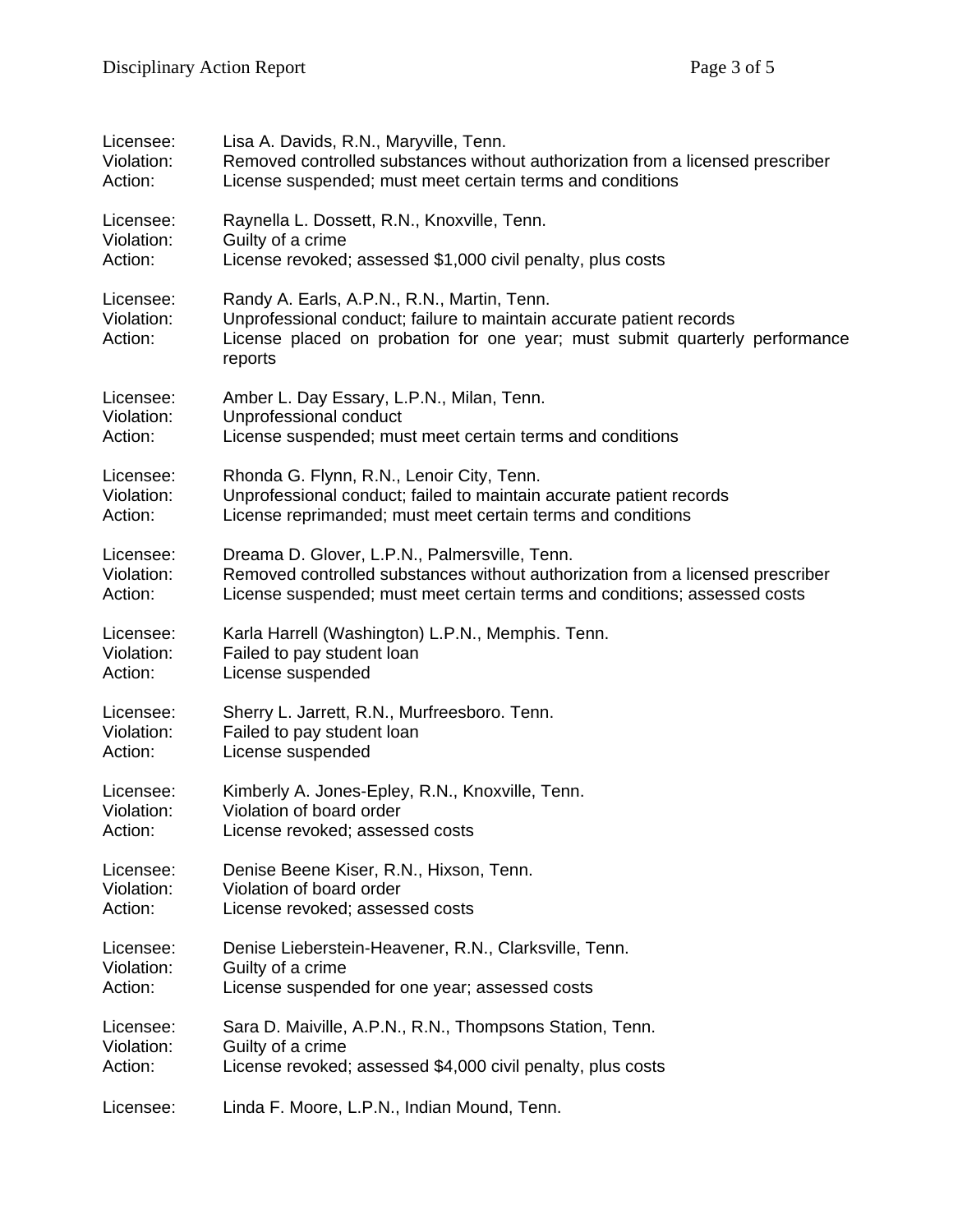| Violation:                         | Failed to pay student loan                                                                                                                                                                                                                                           |
|------------------------------------|----------------------------------------------------------------------------------------------------------------------------------------------------------------------------------------------------------------------------------------------------------------------|
| Action:                            | License suspended                                                                                                                                                                                                                                                    |
| Licensee:<br>Violation:<br>Action: | Christy D. Reynolds, L.P.N., Bradford, Tenn.<br>Guilty of a crime<br>License placed on probation; must meet certain terms and conditions; assessed<br>\$1,000 civil penalty, plus costs                                                                              |
| Licensee:                          | Angela Rooks-Clark, L.P.N., Memphis, Tenn.                                                                                                                                                                                                                           |
| Violation:                         | Removed controlled substances without authorization from a licensed prescriber                                                                                                                                                                                       |
| Action:                            | License placed on probation; must meet certain terms and conditions                                                                                                                                                                                                  |
| Licensee:                          | Joseph L. Roy, R.N., Highlands, N.C.                                                                                                                                                                                                                                 |
| Violation:                         | Removed controlled substances without authorization from a licensed prescriber                                                                                                                                                                                       |
| Action:                            | License suspended; must meet certain terms and conditions                                                                                                                                                                                                            |
| Licensee:<br>Violation:<br>Action: | Monique C. Terella, R.N., Morristown, Tenn.<br>Removed controlled substances without authorization from a licensed prescriber;<br>working while impaired<br>License suspended; must meet certain terms and conditions; assessed \$2,000<br>civil penalty, plus costs |
| Licensee:                          | Kynetha K. Turner, R.N., Sierra Madre, Calif.                                                                                                                                                                                                                        |
| Violation:                         | Action taken by the state of California                                                                                                                                                                                                                              |
| Action:                            | License placed on probation; must meet certain terms and conditions                                                                                                                                                                                                  |
| Licensee:                          | Staci R. Turner, A.P.N., R.N., Antioch, Tenn.                                                                                                                                                                                                                        |
| Violation:                         | Unprofessional conduct                                                                                                                                                                                                                                               |
| Action:                            | License placed on probation; must meet certain terms and conditions                                                                                                                                                                                                  |
| Licensee:<br>Violation:            | Elizabeth Watlington, R.N., Nashville, Tenn.<br>Removed controlled substances without authorization from a licensed prescriber;<br>working while impaired                                                                                                            |
| Action:                            | License placed on probation; must meet certain terms and conditions                                                                                                                                                                                                  |
| Licensee:                          | Jamie E. Whitaker, R.N., Mooresburg, Tenn.                                                                                                                                                                                                                           |
| Violation:                         | Violation of board order                                                                                                                                                                                                                                             |
| Action:                            | License revoked                                                                                                                                                                                                                                                      |

#### **BOARD OSTEOPATHIC EXAMINERS**

Licensee: William E. McDougall, D.O., Brookings, Or. Violation: Action taken by the state of Oregon Action: License in voluntary retirement status, should licensee reinstate, license will be placed on probation for 10 years to run concurrent with a action by the state of Oregon; must meet certain terms and conditions; assessed costs

## **BOARD OF PHARMACY**

Licensee: Charity A. Martin, R.T., Clarksville, Tenn.